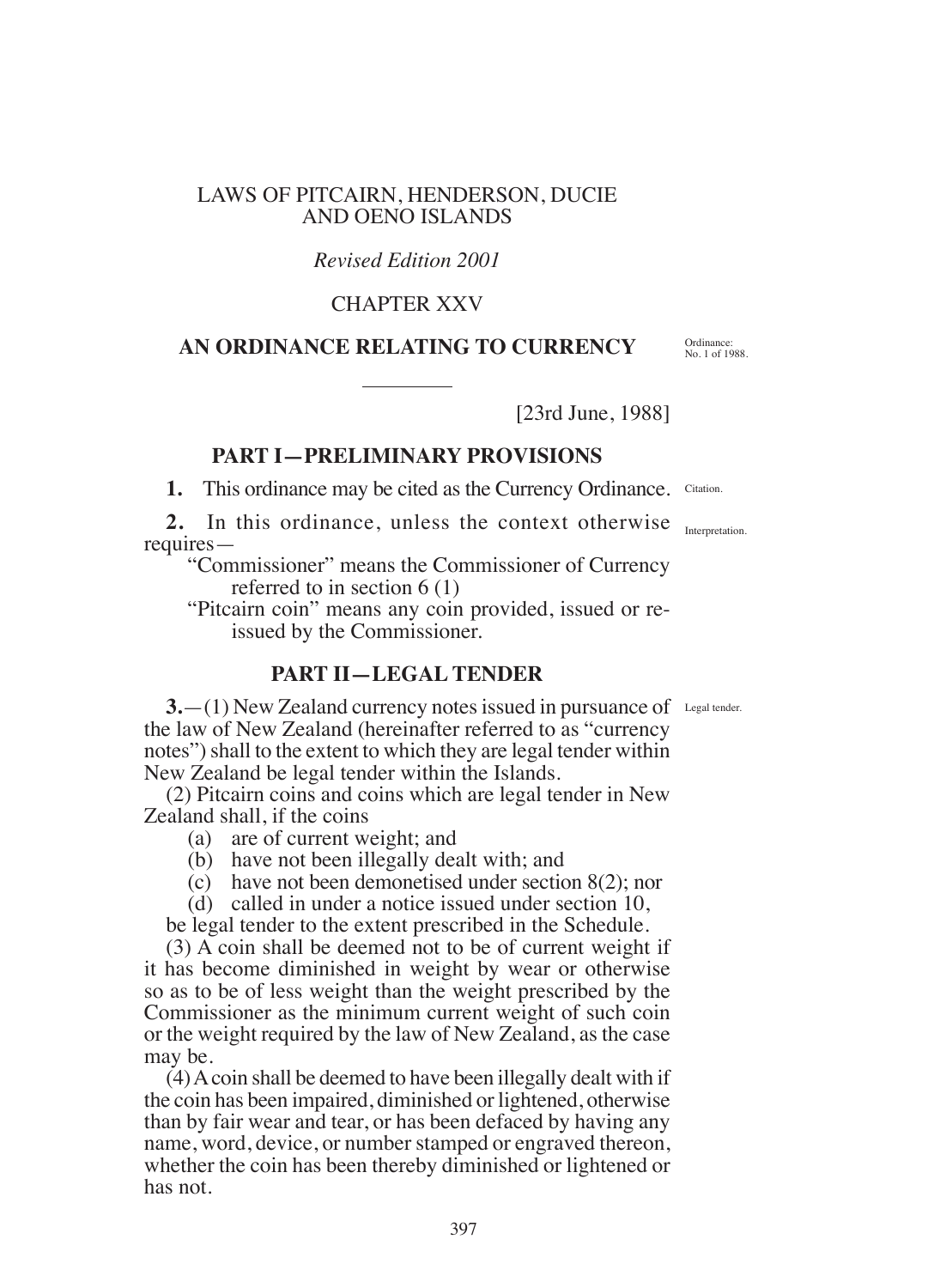#### **PART III—PITCAIRN COIN**

Denominations and value of Pitcairn coin.

**4.**—(1) Pitcairn coins shall be of such denomination in dollars and cents, and of such form and design, as shall be prescribed by the Commissioner with the approval of the Secretary of State.

(2) The Pitcairn dollar shall be at all times equal in value to the New Zealand dollar.

**5.**—(1) All costs of and incidental to the issue of Pitcairn coin under this ordinance shall be charged upon the general revenue of the Islands.

(2) All moneys due and receivable by or on behalf of the Commissioner under this ordinance shall be paid into the general revenue of the Islands.

**6.**—(1) There shall be a Commissioner of Currency for the purposes of this ordinance.

(2) The Governor shall be *ex oficio* the Commissioner unless he shall by order appoint another suitable person to be the Commissioner in his place.

**7.** The Commissioner may provide, issue, re-issue and redeem Pitcairn coin and shall

- (a) regulate and control the provision, issue, re-issue and redemption of such coin;
- (b) keep records of every issue, re-issue and redemption and the costs thereof;
- (c) redeem in accordance with section 9 coin demonetised under section 8(2);
- (d) not later than the 31st day of March in each year prepare a statement of all coin issued and redeemed during the preceding financial year together with an account of all expenditure incurred and revenue therefrom;
- (e) perform all such other duties as are or may be imposed on him by or under this ordinance.

**8.**—(1) Whenever the Commissioner desires to issue Pitcairn coin he shall not less than 30 days prior to the date of the intended issue or such lesser period as he may for special reason at any time by order specify publish by notice exhibited at the public ofice of the Commissioner the amount in value and the denominations of the coin he proposes to make available for issue and the date of the intended issue.

(2) The Commissioner may demonetise Pitcairn coin (that is to say, withdraw the status of legal tender from a particular issue of coin) by notice exhibited at the public ofice of the Commissioner not less than 90 days prior to the date of

Costs of issue and application of moneys received.

Functions of Commissioner.

Commissioner of Currency.

Conditions of issue and cancellation.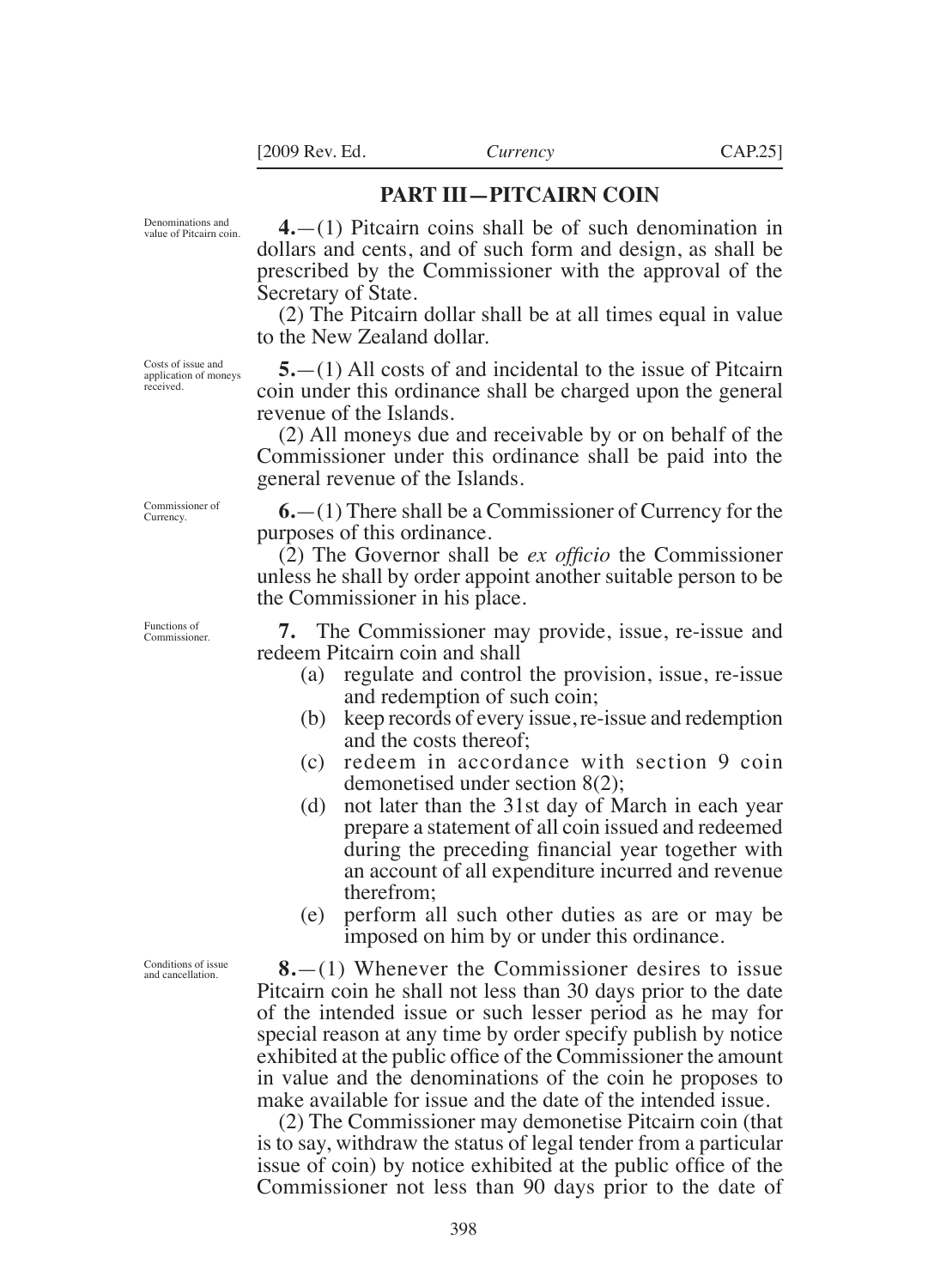demonetisation which shall be specified in the notice together with the denomination and date of issue of the coin to be demonetised.

**9.**—(1) In the event of presentation of Pitcairn coin for redemption it shall be redeemed with such other currency as is legal tender and the cost thereof shall be charged upon the general revenue of the Islands.

(2) The Commissioner may from time to time by notice exhibited at the public ofice of the Commissioner prescribe the place or places at which Pitcairn coin may be presented for redemption.

#### **PART IV—MISCELLANEOUS PROVISIONS**

**10.**—(1) The Commissioner may by notice call in any Pitcairn coin before a date specified in the notice.

(2) A notice under subsection (1) shall have effect from such date as may be specified in the notice.

**11.** The Governor may make regulations prescribing anything which may or shall be prescribed and for the better carrying out of the provisions of this ordinance.

Cost of redemption of Pitcairn coin to be charged on general revenue.

Coins may be called in.

Regulations.